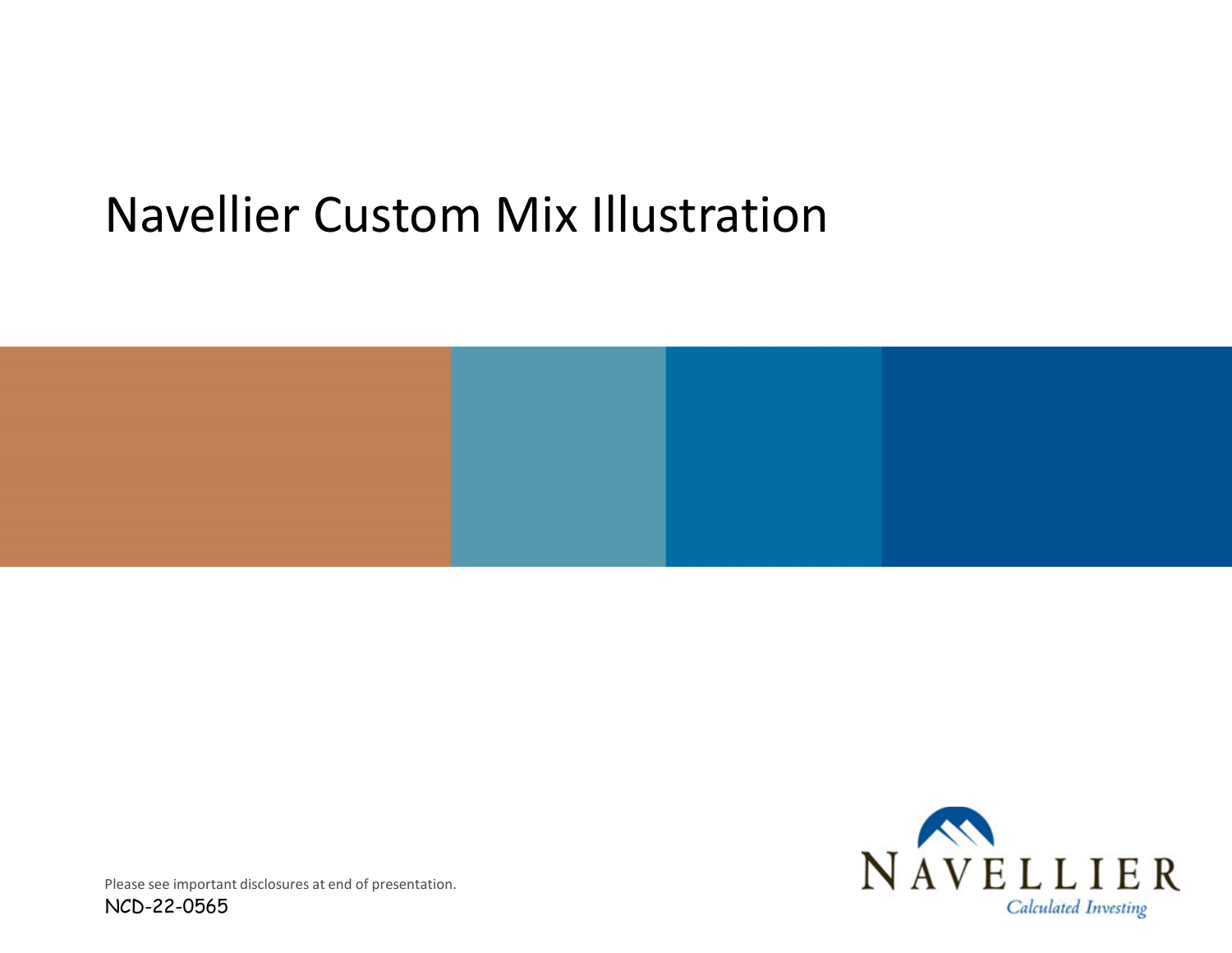## Custom Mix

Supplemental Information



**Custom Mix**

| <b>Custom Mix</b>     | % Allocation |
|-----------------------|--------------|
| Large Cap Growth      | 33.33%       |
| <b>Power Dividend</b> | 33.33%       |
| Defensive Alpha       | 33.33%       |

Source: Navellier, FactSet. Please read important disclosures at the end of presentation. Performance results presented herein do not indicate future performance. Investment in equity strategies involves substantial risk and has the potential for partial or complete loss of funds invested. Results presented include reinvestment of all dividends and other earnings. Please read important disclosures at the end of presentation.

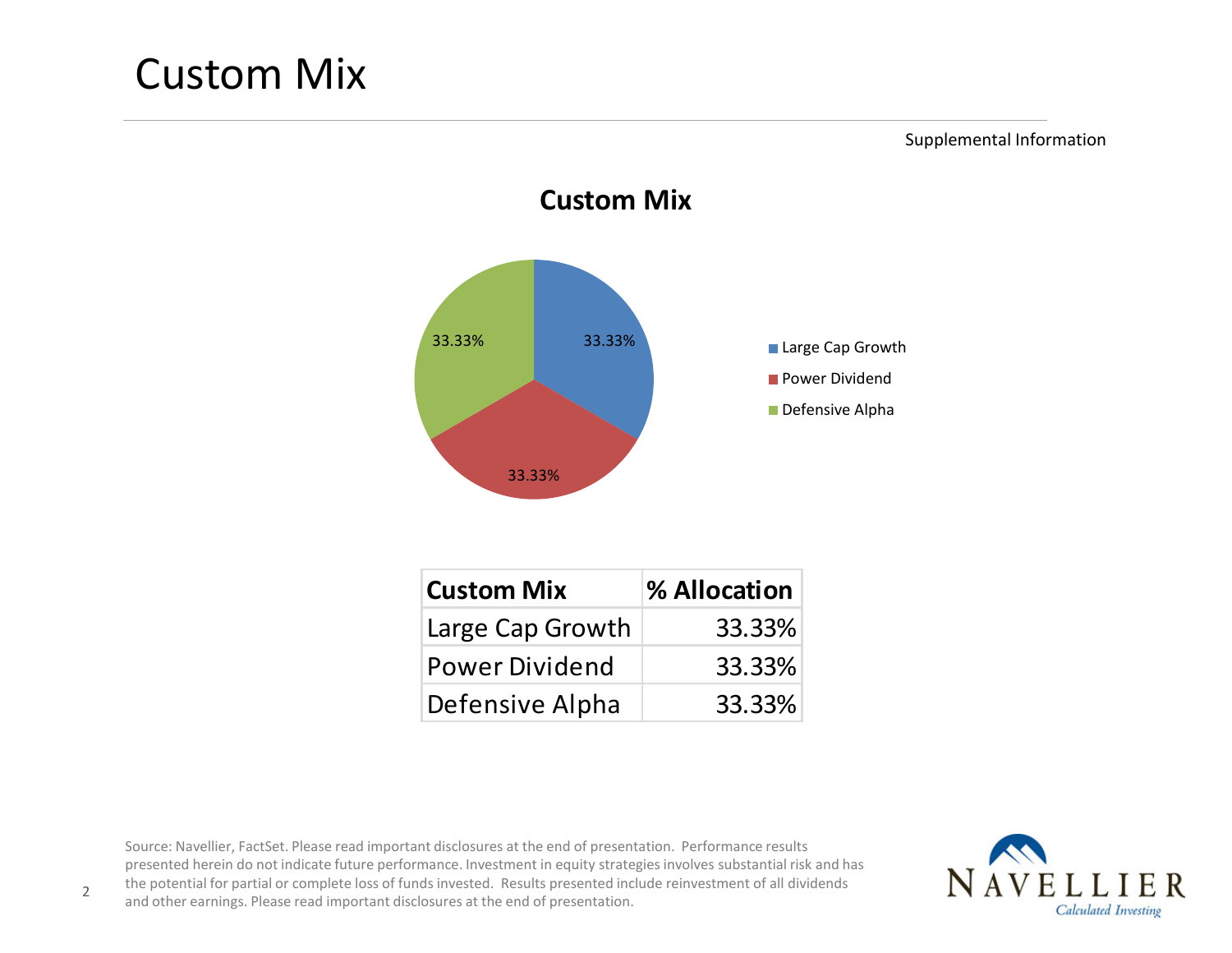## Style Box



Source: Navellier, FactSet. Please read important disclosures at the end of presentation. Performance results presented herein do not indicate future performance. Investment in equity strategies involves substantial risk and has the potential for partial or complete loss of funds invested. Results presented include reinvestment of all dividends and other earnings. Please read important disclosures at the end of presentation.

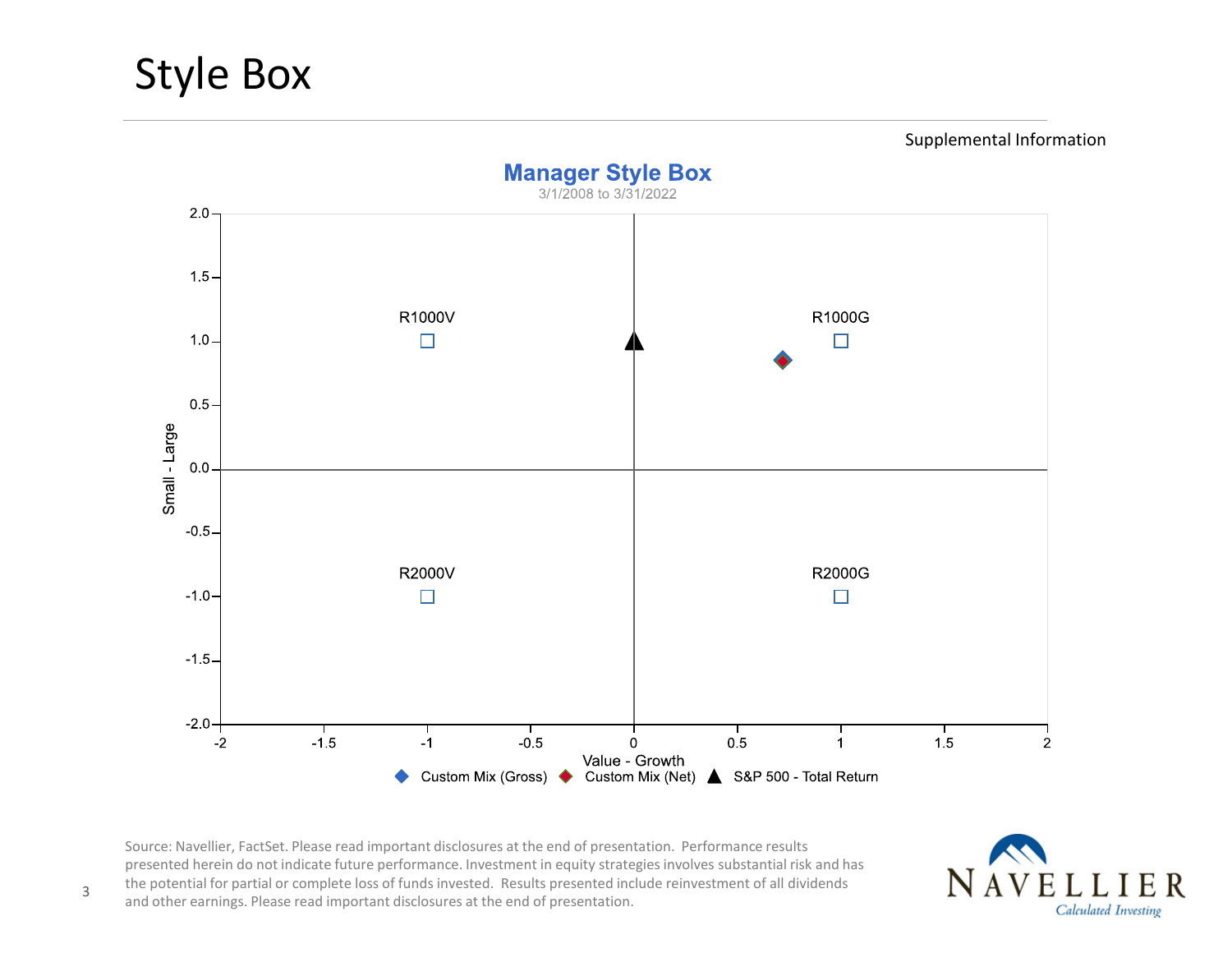# Cumulative Return Chart

Supplemental Information**Cumulative Return Chart** 3/1/2008 to 3/31/2022  $500,000 -$ 450,000-400,000 350,000-Cumulative Return 300,000 250,000 200,000 150,000 100,000  $50,000$  $\Omega$ '08  $'09$  $'10$  $'11$  $'12$  $'13$  $'14$  $'15$  $'16$  $'17$  $'18$  $'19$  $'20$  $'21$ Custom Mix (Gross) - Cumulative Return — Custom Mix (Net) - Cumulative Return — S&P 500 - Total Return - Cumulative Return

### Performance Table – 33.33% Large Cap Growth/33.33% Power Dividend/33.33% Defensive Alpha

|                           |                          | <b>Portfolio Performance</b>    | <b>Vs Benchmark</b> |                                           |                                                  |                   |                                  |                           |
|---------------------------|--------------------------|---------------------------------|---------------------|-------------------------------------------|--------------------------------------------------|-------------------|----------------------------------|---------------------------|
|                           | Annualized<br>Return (%) | <b>Cumulative</b><br>Return (%) | Std Dev(%)          | Annualized<br><b>Excess Return</b><br>(%) | <b>Cumulative</b><br><b>Excess</b><br>Return (%) | <b>Info Ratio</b> | <b>Significance Level</b><br>(%) | Explained<br>Variance (%) |
| <b>Custom Mix (Gross)</b> | 10.11                    | 288.05                          | 14.28               | $-1.24$                                   | $-66.19$                                         | $-0.19$           | 75.74                            | 79.52                     |
| <b>Custom Mix (Net)</b>   | 8.18                     | 202.68                          | 14.28               | $-3.16$                                   | $-151.56$                                        | $-0.48$           | 95.42                            | 79.04                     |

Source: Navellier, FactSet. Please read important disclosures at the end of presentation. Performance results presented herein do not indicate future performance. Investment in equity strategies involves substantial risk and has the potential for partial or complete loss of funds invested. Results presented include reinvestment of all dividends and other earnings. Please read important disclosures at the end of presentation.



4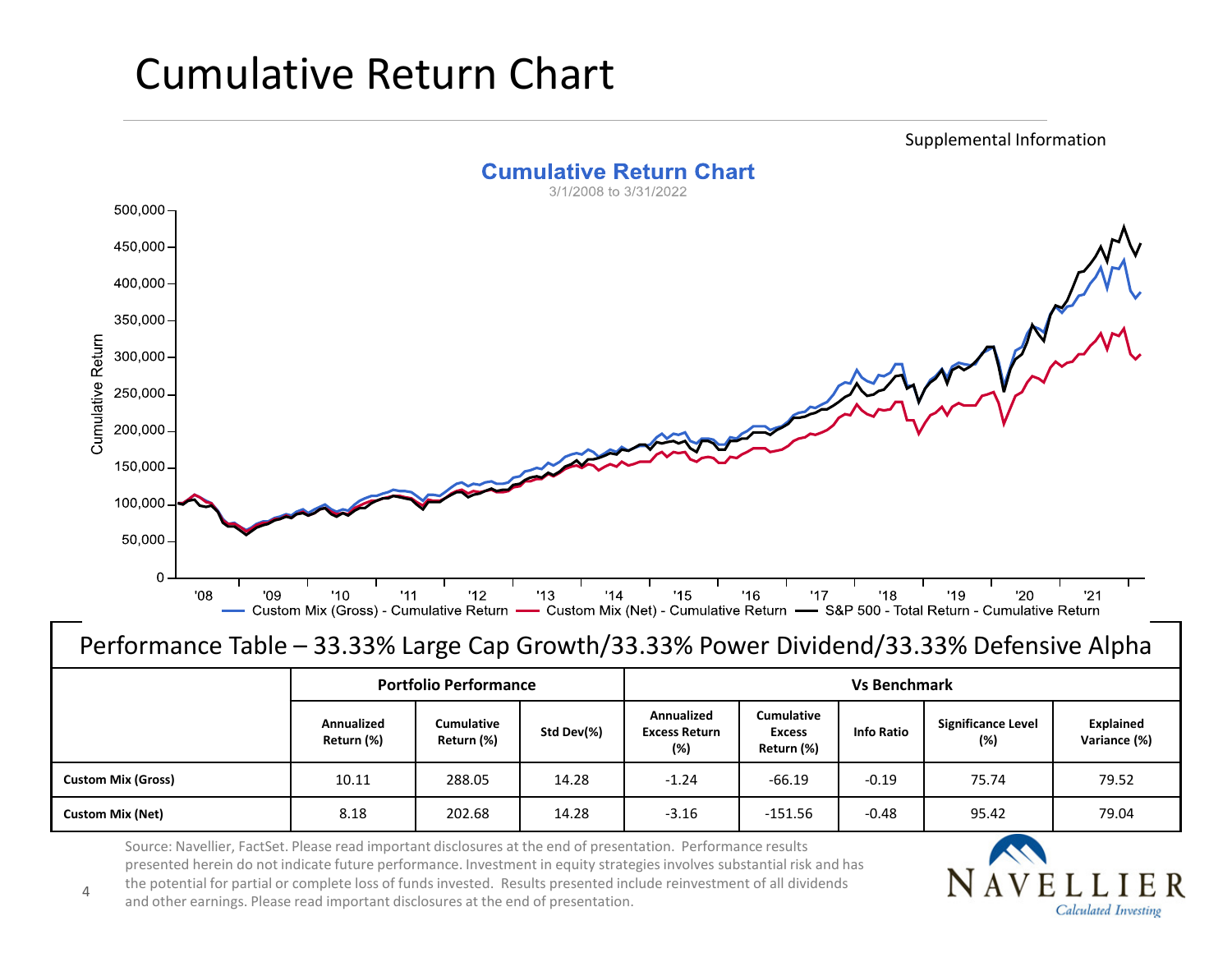## Beta vs. Annualized Return



| Risk-Return Table - 33.33% Large Cap Growth/33.33% Power Dividend/33.33% Defensive Alpha |            |                      |                             |             |                     |                  |                     |          |  |  |  |  |
|------------------------------------------------------------------------------------------|------------|----------------------|-----------------------------|-------------|---------------------|------------------|---------------------|----------|--|--|--|--|
|                                                                                          | Return (%) | <b>Std. Dev. (%)</b> | <b>Downside Risk</b><br>(%) | <b>Beta</b> | Annualized<br>Alpha | <b>R-Squared</b> | <b>Sharpe Ratio</b> | Observs. |  |  |  |  |
| <b>Custom Mix (Gross)</b>                                                                | 10.11      | 14.28                | 9.56                        | 0.83        | 0.67                | 82.79            | 0.67                | 169      |  |  |  |  |
| <b>Custom Mix (Net)</b>                                                                  | 8.18       | 14.28                | 9.81                        | 0.83        | $-1.08$             | 82.39            | 0.53                | 169      |  |  |  |  |
| S&P 500 - Total Return                                                                   | 11.35      | 15.57                | 10.42                       | 1.00        | 0.00                | 100.00           | 0.69                | 169      |  |  |  |  |

Source: Navellier, FactSet. Please read important disclosures at the end of presentation. Performance results presented herein do not indicate future performance. Investment in equity strategies involves substantial risk and has the potential for partial or complete loss of funds invested. Results presented include reinvestment of all dividends and other earnings. Please read important disclosures at the end of presentation.

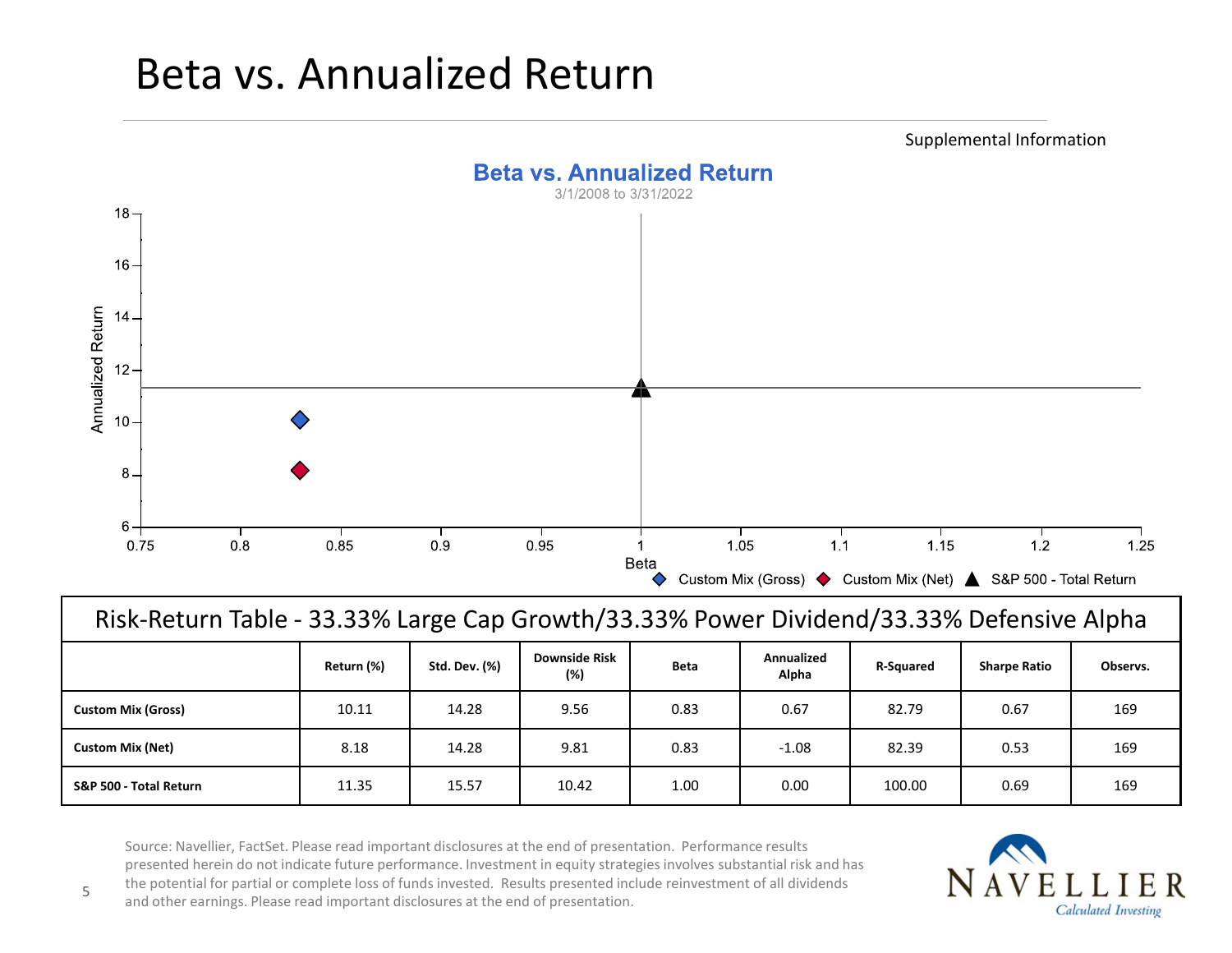# Multi-Horizon Annualized Return Chart



| 33.33% Large Cap Growth/33.33% Power Dividend/33.33% Defensive Alpha Mix vs Benchmark:<br>Through March 31, 2022 |          |           |        |        |        |        |        |        |  |  |  |  |
|------------------------------------------------------------------------------------------------------------------|----------|-----------|--------|--------|--------|--------|--------|--------|--|--|--|--|
| <b>Analysis</b><br><b>YTD</b><br>5 Year<br><b>QTD</b><br>1 Year<br>3 Year<br>7 Year<br>10 Year                   |          |           |        |        |        |        |        |        |  |  |  |  |
|                                                                                                                  |          |           |        |        |        |        |        | Period |  |  |  |  |
| <b>Custom Mix (Gross)</b>                                                                                        | -10.14%  | $-10.14%$ | 5.06%  | 12.34% | 11.73% | 10.37% | 11.79% | 10.11% |  |  |  |  |
| <b>Custom Mix (Net)</b>                                                                                          | -10.48%  | $-10.48%$ | 3.46%  | 10.67% | 9.96%  | 8.56%  | 9.91%  | 8.18%  |  |  |  |  |
| S&P 500 - Total Return                                                                                           | $-4.60%$ | $-4.60%$  | 15.65% | 18.92% | 15.99% | 14.01% | 14.64% | 11.35% |  |  |  |  |

Source: Navellier, FactSet. Please read important disclosures at the end of presentation. Performance results presented herein do not indicate future performance. Investment in equity strategies involves substantial risk and has the potential for partial or complete loss of funds invested. Results presented include reinvestment of all dividends and other earnings. Please read important disclosures at the end of presentation.

6

### Supplemental Information

Calculated Investing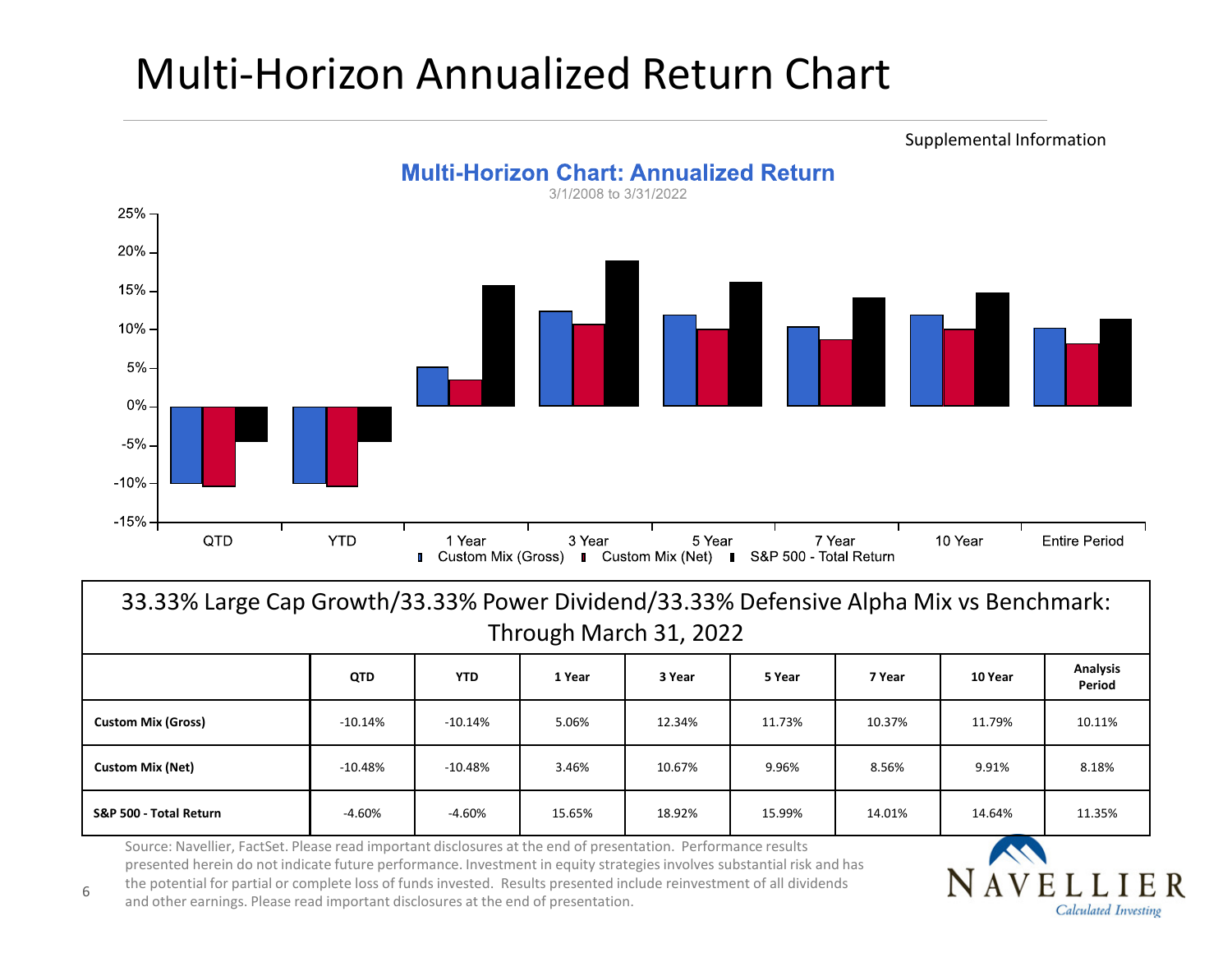# Calendar Year Return



| Calendar Year Return - 33.33% Large Cap Growth/33.33% Power Dividend/33.33% Defensive Alpha |        |        |        |            |        |        |       |        |        |        |          |        |        |  |
|---------------------------------------------------------------------------------------------|--------|--------|--------|------------|--------|--------|-------|--------|--------|--------|----------|--------|--------|--|
|                                                                                             | 2021   | 2020   | 2019   | 2018       | 2017   | 2016   | 2015  | 2014   | 2013   | 2012   | 2011     | 2010   | 2009   |  |
| <b>Custom Mix (Gross)</b>                                                                   | 17.18% | 19.87% | 28.63% | -9.06%     | 28.29% | 9.49%  | 4.66% | 5.58%  | 31.75% | 15.70% | 0.69%    | 20.34% | 24.34% |  |
| <b>Custom Mix (Net)</b>                                                                     | 15.39% | 18.25% | 26.50% | $-10.71\%$ | 26.33% | 7.59%  | 2.67% | 3.63%  | 29.49% | 13.56% | $-1.05%$ | 17.99% | 21.83% |  |
| S&P 500 - Total Return                                                                      | 28.71% | 18.40% | 31.49% | $-4.38%$   | 21.83% | 11.96% | 1.38% | 13.69% | 32.39% | 16.00% | 2.11%    | 15.06% | 26.46% |  |

Source: Navellier, FactSet. Please read important disclosures at the end of presentation. Performance results presented herein do not indicate future performance. Investment in equity strategies involves substantial risk and has the potential for partial or complete loss of funds invested. Results presented include reinvestment of all dividends and other earnings. Please read important disclosures at the end of presentation.

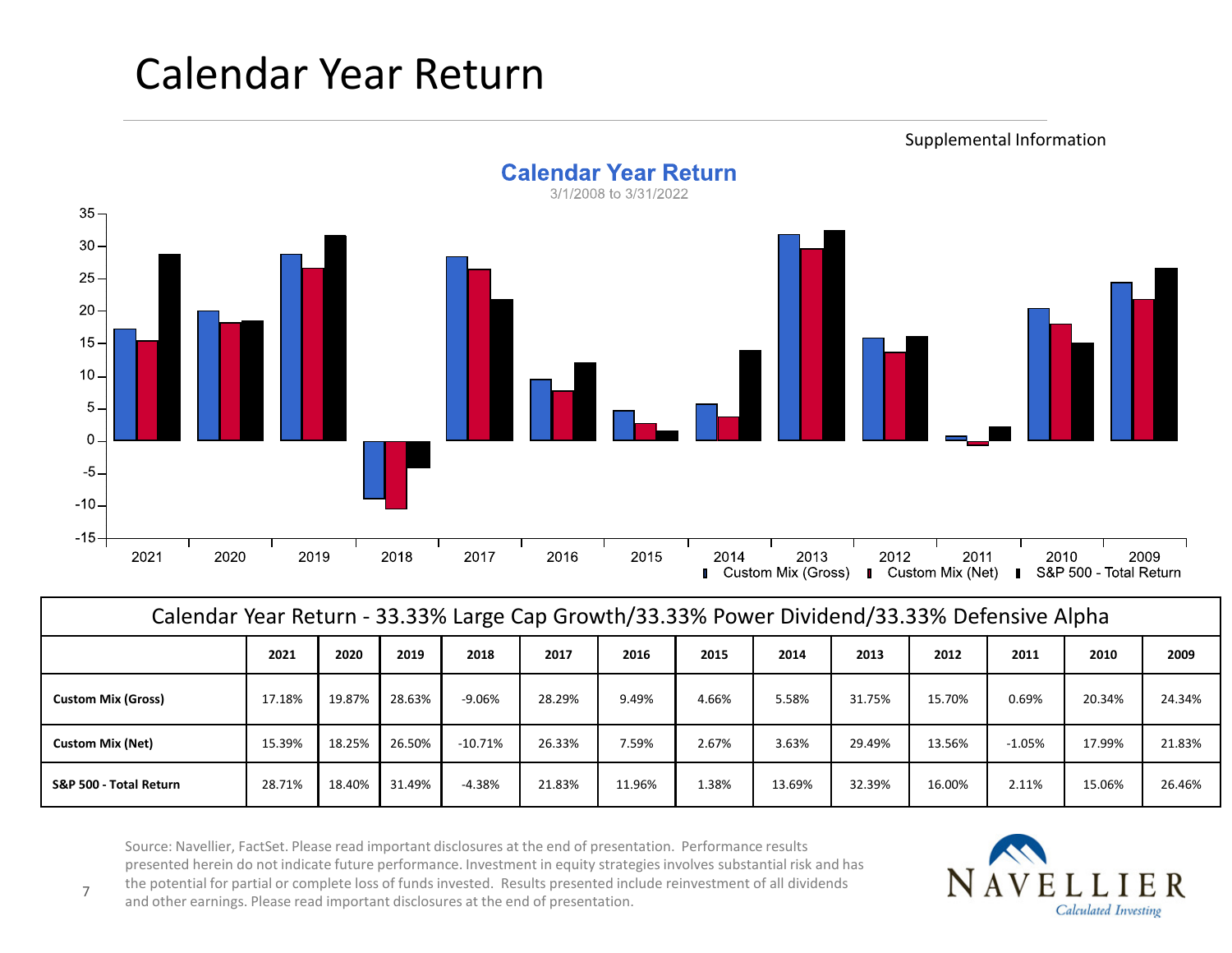# Multi-Statistic Chart



| <b>Description</b>        | Anlzd<br>Return | Anlzd<br><b>StdDev</b> | <b>Beta</b> | Alpha   | <b>R-Squared</b> | Sharpe<br>Ratio | Sortino<br>Ratio | Upside<br>Capture % | <b>Downside</b><br>Capture % | #<br>Observ |
|---------------------------|-----------------|------------------------|-------------|---------|------------------|-----------------|------------------|---------------------|------------------------------|-------------|
| <b>Custom Mix (Gross)</b> | 10.11           | 14.28                  | 0.83        | 0.06    | 82.79            | 0.67            | 1.06             | 84.09               | 87.52                        | 169         |
| <b>Custom Mix (Net)</b>   | 8.18            | 14.28                  | 0.83        | $-0.09$ | 82.39            | 0.53            | 0.83             | 79.05               | 90.50                        | 169         |
| S&P 500 - Total Return    | 11.35           | 15.57                  | 1.00        | 0.00    | 100.00           | 0.69            | 1.09             | 100.00              | 100.00                       | 169         |

Source: Navellier, FactSet. Please read important disclosures at the end of presentation. Performance results presented herein do not indicate future performance. Investment in equity strategies involves substantial risk and has the potential for partial or complete loss of funds invested. Results presented include reinvestment of all dividends and other earnings. Please read important disclosures at the end of presentation.

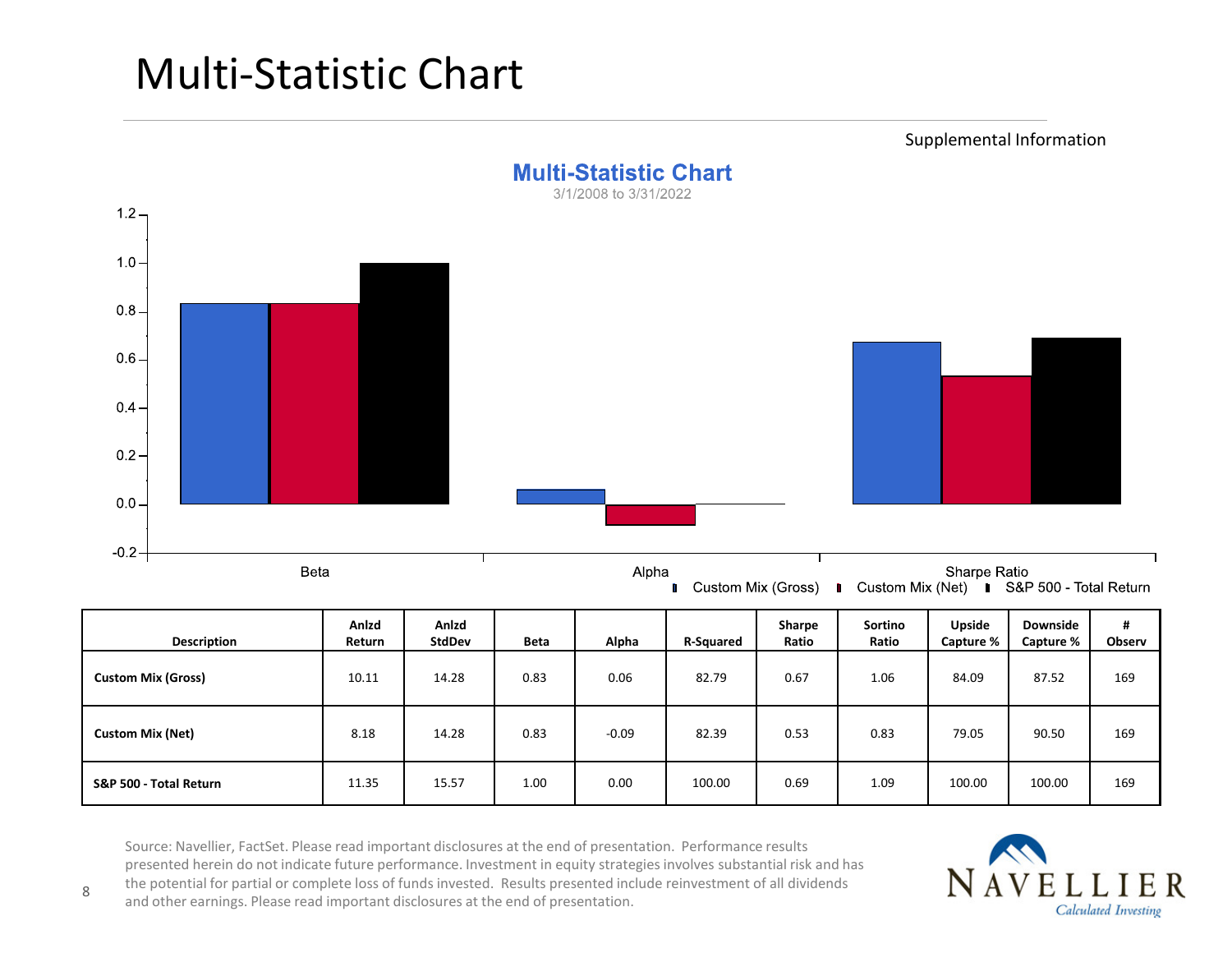## **Disclosures**

### **Disclosures**

FactSet Disclosure: Navellier does not independently calculate the statistical information included in the attached report. The calculation and the information are provided by FactSet, a company not related to Navellier. Although information contained in the report has been obtained from FactSet and is based on sources Navellier believes to be reliable, Navellier does not guarantee its accuracy, and it may be incomplete or condensed. The report and the related FactSet sourced information are provided on an "as is" basis. The user assumes the entire risk of any use made of this information. Investors should consider the report as only a single factor in making their investment decision. The report is for informational purposes only and is not intended as an offer or solicitation for the purchase or sale of a security. FactSet sourced information is the exclusive property of FactSet. Without prior written permission of FactSet, this information may not be reproduced, redisseminated or used to create any financial products. All indices are unmanaged and performance of the indices include reinvestment of dividends and interest income, unless otherwise noted, are not illustrative of any particular investment and an investment cannot be made in any index. Past performance is no guarantee of future results.

**Index Disclosure**: The S&P 500 Index consists of 500 stocks chosen for market size, liquidity and industry group representation. It is a market value weighted index with each stock's weight in the index proportionate to its market value. The reported returns reflect a total return for each quarter inclusive of dividends. Presentation of index data does not reflect a belief by Navellier that any stock index constitutes an investment alternative to any Navellier equity strategy presented in these materials, or is necessarily comparable to such strategies and an investor cannot invest directly in an index. Among the most important differences between the indexes and Navellier strategies are that the Navellier equity strategies may (1) incur material management fees, (2) concentrate investments in relatively few ETFs, industries, or sectors, (3) have significantly greater trading activity and related costs, and (4) be significantly more or less volatile than the indexes. All indexes are unmanaged and performance of the indices includes reinvestment of dividends and interest income, unless otherwise noted, are not illustrative of any particular investment and an investment cannot be made in any index.

General Disclosure: FactSet is the source for returns of strategies presented in this presentation other than Navellier products. Although taken from sources believed to be reliable, Navellier makes no representation for the strategies and does not guarantee the accuracy of the returns. The strategies are included based on the advisor's and/or client's request.

Potential investors should consult with their financial adviser before investing in any Navellier Investment Product.

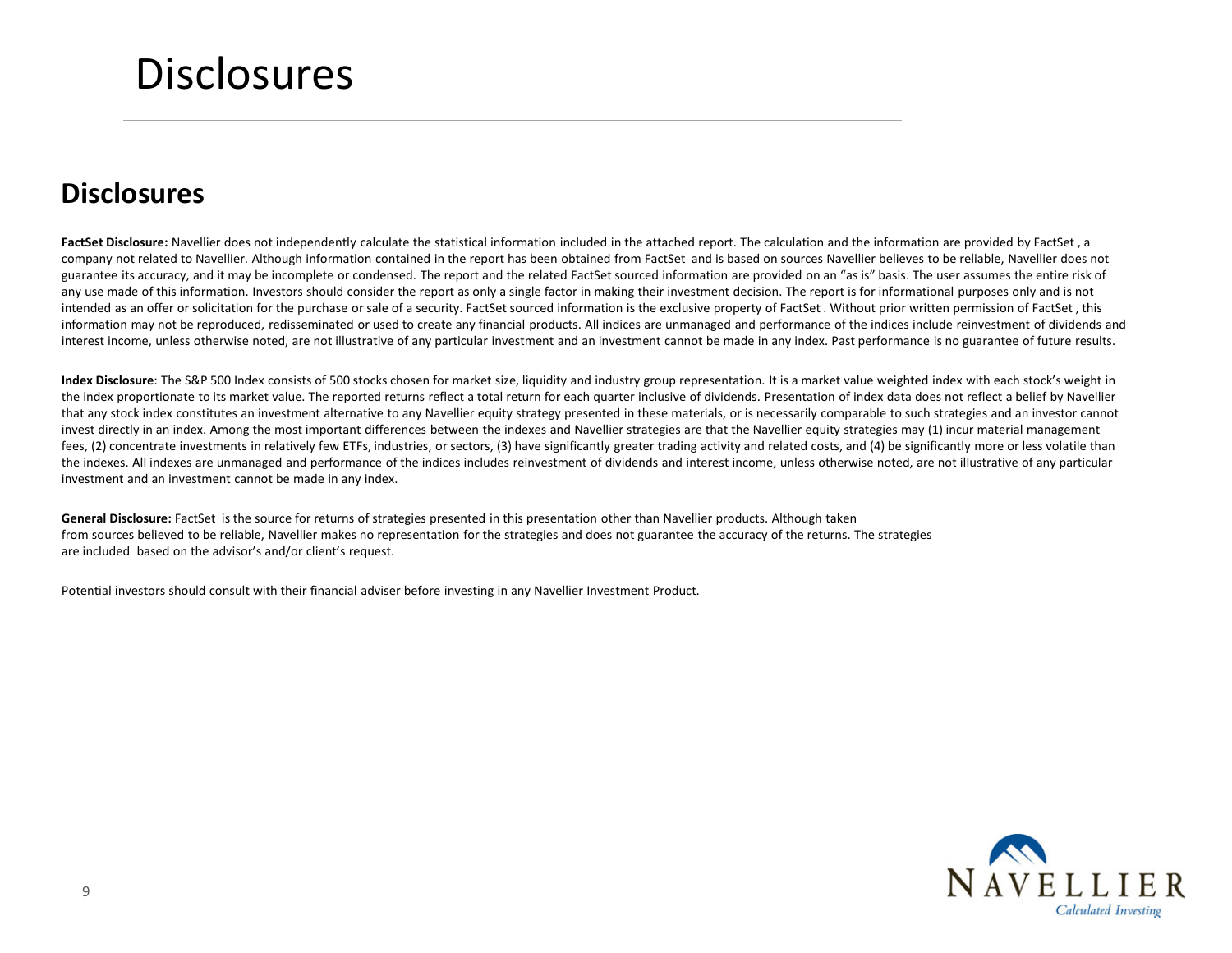## Blend Disclosure

### **Important Disclosures**

As a matter of normal and important disclosures to you, as a potential investor, please consider the following: The performances presented in the accompanying charts and graphs are not based on any actual securities trading, portfolio, or accounts, and should be considered mere "paper" or proforma performance results based on Navellier's research. The performance results presented herein are based on <sup>a</sup> hypothetical mix of the Navellier Defensive Alpha, Large Cap Growth and the Navellier Power Dividend composites. For the net performance results presentedplease see important disclosures on the GIPS sheets below.

As a matter of important disclosure regarding the hypothetical results presented in the accompanying charts and graphs, the following factors must be considered when evaluating the performance figures presented:

1) Historical or illustrated results presented herein do not necessarily indicate future performance; Investment in securities involves significant risk and has the potential for partial or complete loss of funds invested.

2) The results presented were generated during <sup>a</sup> period of generally improving economic conditions in the U.S. and positive market performance. There can be no assurance that these favorable market conditions will occur again in the future. Navellier has no data regarding actual performance in different economic or market cycles or conditions.

3) The results portrayed reflect the reinvestment of dividends and other income.

4) The results portrayed do not included any investment advisory fees, administrative fees, or transaction expenses, or other expenses that <sup>a</sup> client would have paid or actually paid In some cases. Please see Gips disclosure.

5) LIMITATIONS INHERENT IN HYPOTHETICAL RESULTS: The performance results presented are <sup>a</sup> hypothetical portfolio, not an actually funded portfolio, and may not reflect the impact that material economic and market factors might have had on the adviser's decision making if the adviser were actually managing clients' money, and thus present returns which are greater than what <sup>a</sup> potential investor would have experienced for the time period. The results are presented for informational purposes only The performance results should be considered mere 'paper' or pro forma performance results. The results do not represent actual funded trades and may not reflect actual prices paid or received for actual funded trades.

6) The reported performances of hypothetical portfolios presented in the accompanying charts and graphs do not reflect the performance results of Navellier's actually funded and tradedInvestment Products.

7) In most cases, the adviser's clients would have had investment results materially lower than the results portrayed in these hypothetical results.



Supplemental Information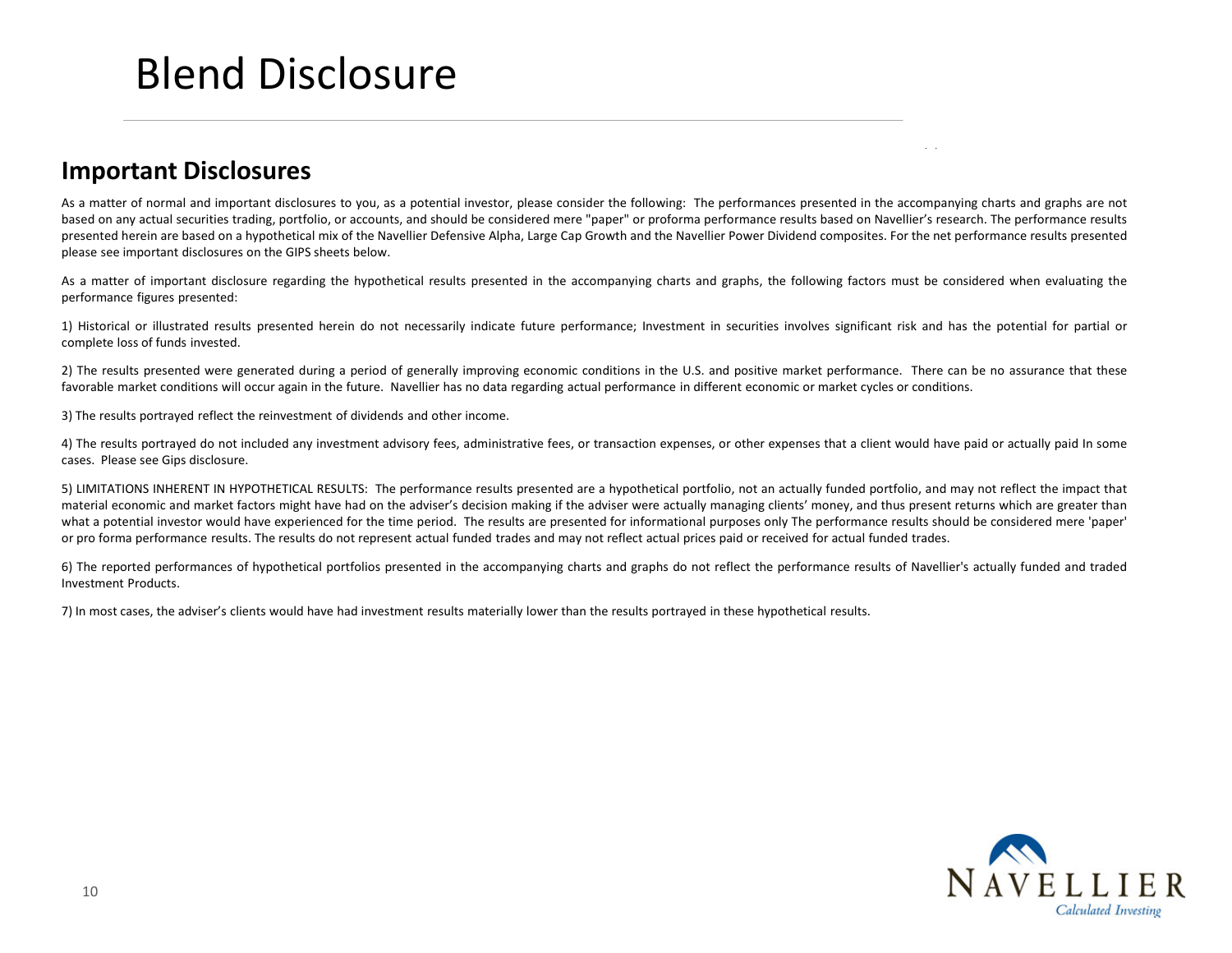#### **Navellier Defensive Alpha Composite**

Reporting Currency U.S. Dollar

| Firm<br><b>Assets</b><br>(SM) | Composite<br><b>Assets</b><br>(SM) | Number of<br><b>Accounts</b> | Composite<br><b>Pure Gross</b><br>Return (%) | Return $(\%)^1$ | Return (%) | <b>Composite</b><br>Dispersion (%)     | Composite<br>3-Yr Std Dev<br>$(\%)$ | S&P 500 index<br>3-Yr Std Dev<br>$(\%)$ |
|-------------------------------|------------------------------------|------------------------------|----------------------------------------------|-----------------|------------|----------------------------------------|-------------------------------------|-----------------------------------------|
| 635                           | 148                                | 425                          | 21.96                                        | 18.99           | 18.40      | 1.17                                   | 16.17                               | 18.53                                   |
| 688                           | 106                                | 336                          | 27.72                                        | 24.62           | 31.49      | 0.58                                   | 14.10                               | 11.93                                   |
| 674                           | 82                                 | 328                          | $-3.49$                                      | $-5.89$         | $-4.38$    | 0.52                                   | 13.37                               | 10.80                                   |
| 835                           | 122                                | 363                          | 34.89                                        | 31.64           | 21.83      | 0.52                                   | 11.26                               | 9.92                                    |
| 771                           | 99                                 | 324                          | 5.46                                         | 2.86            | 11.96      | 0.37                                   | 11.84                               | 10.59                                   |
| 1.118                         | 43                                 | 196                          | 9.52                                         | 6.83            | 1.38       | 0.46                                   | 12.29                               | 10.47                                   |
| 2.107                         | 39                                 | 190                          | $-3.09$                                      | $-5.49$         | 13.69      | 0.29                                   | 11.45                               | 8.97                                    |
| 2.322                         | 42                                 | 173                          | 26.41                                        | 23.33           | 32.39      | 0.28                                   | 10.66                               | 11.94                                   |
| 3.412                         | 9                                  | 50                           | 14.51                                        | 11.70           | 16.00      | 0.93                                   | 11.95                               | 15.09                                   |
| 2.728                         | 0.8                                | $\overline{2}$               | $-3.69$                                      | $-6.08$         | 2.11       | N/A <sup>2</sup>                       | 13.21                               | 18.71                                   |
|                               |                                    |                              |                                              |                 |            | <b>Composite Net S&amp;P 500 Index</b> |                                     |                                         |

*1 To calculate the net-of-fee return, the highest annual bundled advisory fee, 2.50%, we believe a client would incur was applied to the composite's before-fees returns on a monthly basis.*

*<sup>2</sup>N/A information is not statistically meaningful due to an insufficient number of portfolios in the composite for the entire year. Wrap performance beyond 10 years available upon request.*

**1. Compliance Statement –** Navellier & Associates Inc. claims compliance with the Global investment Performance Standards (GIPS®) and has prepared and presented this report in compliance with the GIPS standards. Navellier & Associates Inc. has been independently verified for the periods January 1, 1995 through December 31, 2020. A firm that claims compliance with the GIPS standards must establish policies and procedures for complying with all the applicable requirements of the GIPS standards. Verification provides assurance on whether the firm's policies and procedures related to composite and pooled fund maintenance, as well as the calculation, presentation, and distribution of performance, have been designed in compliance with the GIPS standards and have been implemented on a firm-wide basis. The Navellier Defensive Alpha Composite has had a performance examination for the periods January 1, 2015 through December 31, 2020. The verification and performance examination reports are available upon request."

**2. Definition of Firm –** Navellier & Associates, Inc. is a registered investment adviser established in 1987. Registration does not imply a certain level of skill or training. Navellier & Associates, Inc. manages a variety of equity assets for primarily U.S. and Canadian institutional and retail clients. The firm's list of composite descriptions as well as information regarding the firm's policies for valuing investments, calculating performance, and preparing GIPS reports are available upon request.

**3. Composite Description –** The composite creation date is September 30, 2012. The composite was redefined August 1, 2012, to include both wrap and non-wrap accounts as the wrap track record is shown for 2011 - part of 2012. The Navellier Defensive Alpha Composite includes all discretionary Defensive Alpha equity accounts managed with similar objectives for a full month, including those accounts no longer with the firm. The composite includes both accounts that do and do not charge a wrap fee. The strategy is designed for aggressive investors seeking capital appreciation while controlling downside risk. The portfolio invests in a select group of companies across a broad capitalization range. Typically, the

portfolio holds up to 20 stocks and can build a defensive cash position of up to 100%. The portfolio has demonstrated a high level of historical turnover; therefore, it should not be considered tax-efficient. It is also unlikely to generate any long-term capital gains. The portfolio typically trades more frequently than other Navellier offerings. At any given time, the strategy may hold American Depositary Receipts (ADRs) in percentages according to its model. Performance figures that are net of fees are calculated using a 2.50% annualized advisory fee, which is the highest bundled advisory fee we believe a client would incur with a brokerage firm or other financial intermediary. The advisory fee, which is applied monthly, includes a management fee and custodian/brokerage fees accounting for transaction/brokerage costs and foreign withholding taxes. Beginning August 1, 2012 "pure" gross-offees returns do not reflect the deduction of any trading costs, fees, or expenses, and are presented only as supplemental information. Prior to August 1, 2012, gross-of-fees returns reflect the deduction of transaction costs/commissions, but do not reflect the deduction of any investment management fees. Performance results are total returns and include the reinvestment of all income, including dividends. Valuations and returns are computed and stated in U.S. Dollars. The composite inception date is March 1, 2008.

**4. Management Fees –** The management fee schedule for accounts ranges from 0.30% to 1.25% of assets under management; however, some incentive fee, fixed fee, and fulcrum fee accounts may be included. Fees are negotiable, and not all accounts included in the composite are charged the same rate. See the above table for the portion of the composite comprised of bundled fee accounts. Wrap fee schedules are provided by independent wrap sponsors and are available upon request from the respective wrap sponsor. Wrap fees generally range from 100 to 200 basis points and include custody, trading expenses, and other expenses associated with the management of the account. There are zero commissions accounts included in the composite. The client is referred to the firm's Form ADV Part 2A for a full disclosure of the fee schedule.

**5. Composite Dispersion –** If applicable, the dispersion of annual returns is measured

by the standard deviation across assetweighted portfolio level gross returns represented within the composite for the full year.

**6. Benchmark -** The primary benchmark for the composite is the S&P 500 Index. The S&P 500 consists of 500 stocks chosen for market size, liquidity and industry group representation. It is a market value weighted index with each stock's weight in the index proportionate to its market value. The reported returns reflect a total return for each quarter inclusive of dividends. The asset mix of the composite may not be precisely comparable to the presented indices. Presentation of index data does not reflect a belief by the Firm that the S&P 500 Index, or any other index, constitutes an investment alternative to any investment strategy presented in these materials or is necessarily comparable to such strategies.

**7. General Disclosure –** GIPS® is a registered trademark of CFA Institute. CFA Institute does not endorse or promote this organization, nor does it warrant the accuracy or quality of the content contained herein. The three-year annualized standard deviation measures the variability of the gross composite and the benchmark returns over the preceding 36-month period. Actual results may differ from composite results depending upon the size of the account, custodian related costs, the inception date of the account and other factors. *Past performance does not guarantee future results. Investment in equity strategies involves substantial risk and has the potential for partial or complete loss of funds invested. Results presented include reinvestment of all dividends and other earnings.* The securities identified and described do not represent all of the securities purchased, sold, or recommended for client accounts. It should not be assumed that any securities recommendations made by Navellier & Associates, Inc. in the future will be profitable or equal the performance of securities made in this report. A list of recommendations made by Navellier & Associates, Inc. for the preceding twelve months is available upon request.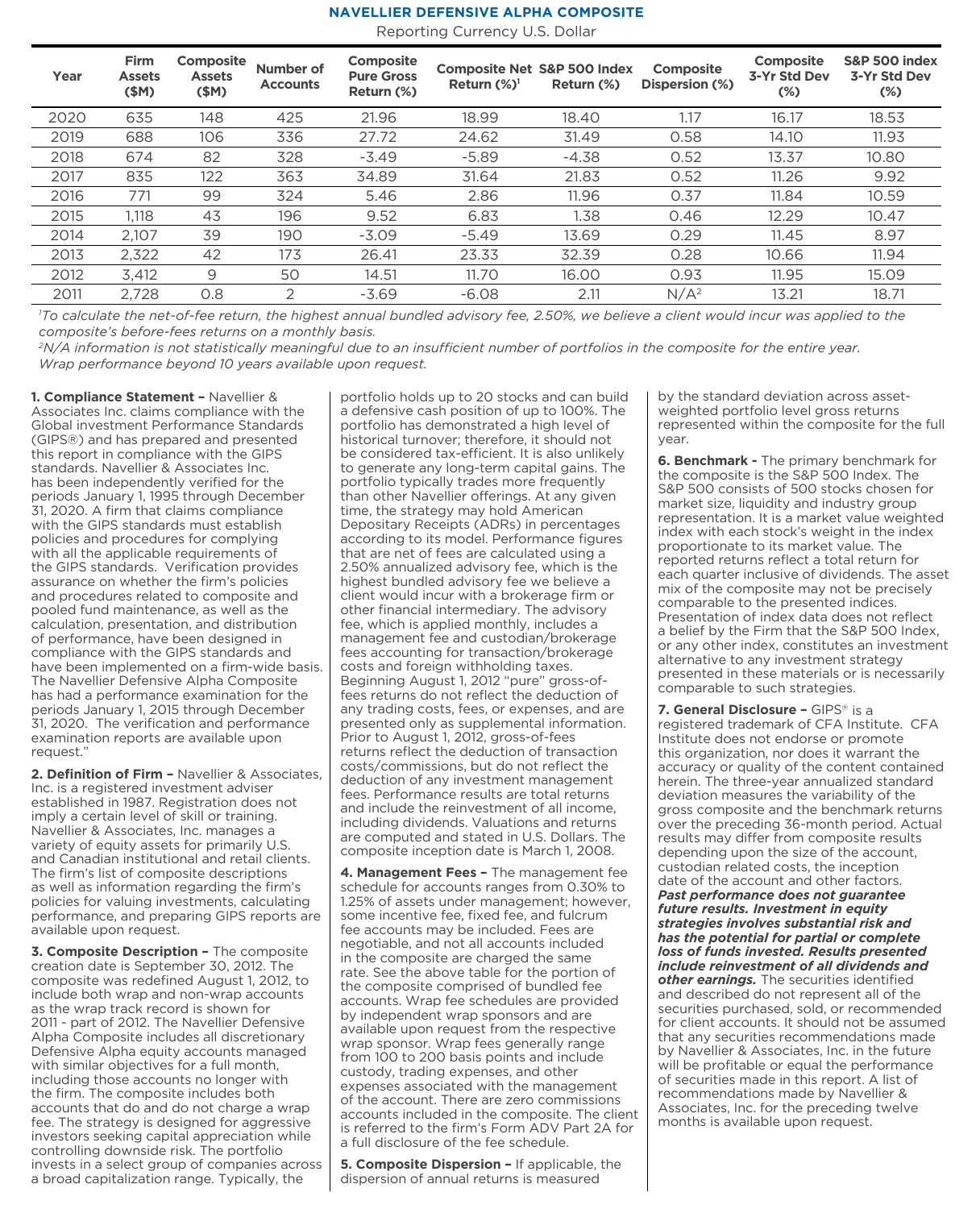#### Navellier Power Dividend Composite

Reporting Currency U.S. Dollar

| Year | <b>Firm</b><br><b>Assets</b><br>(SM) | <b>Composite</b><br>Assets<br>(SM) | Number<br>0f<br><b>Accounts</b> | $%$ of<br><b>Composite</b><br>Non-fee<br>Paying | <b>Composite</b><br><b>Pure Gross</b><br>Return (%) | <b>Composite</b><br><b>Net Return</b><br>(%) | <b>Russell</b><br>$3000^{\circ}$ Index<br>Return (%) | <b>S&amp;P 500</b><br><b>Index Return</b><br>(%) | <b>Composite</b><br>Dispersion (%) | <b>Composite</b><br>3-Yr Std Dev<br>(%) | Russell<br>$3000$ <sup>®</sup> Index<br>3-Yr Std<br>Dev $(\%)$ | <b>S&amp;P 500</b><br>Index 3-Yr Std<br>Dev $(%)$ |
|------|--------------------------------------|------------------------------------|---------------------------------|-------------------------------------------------|-----------------------------------------------------|----------------------------------------------|------------------------------------------------------|--------------------------------------------------|------------------------------------|-----------------------------------------|----------------------------------------------------------------|---------------------------------------------------|
| 2020 | 635                                  | 69                                 | 220                             | 0                                               | 5.35                                                | 4.69                                         | 20.89                                                | 18.40                                            | 0.91                               | 16.76                                   | 19.41                                                          | 18.53                                             |
| 2019 | 688                                  | 76                                 | 243                             | 0                                               | 25.04                                               | 23.16                                        | 31.02                                                | 31.49                                            | 0.39                               | 24.62                                   | 12.21                                                          | 11.93                                             |
| 2018 | 674                                  | 5                                  | 52                              | 0                                               | $-11.35$                                            | $-12.83$                                     | $-5.24$                                              | $-4.38$                                          | 0.16                               | 11.16                                   | 11.18                                                          | 10.80                                             |
| 2017 | 835                                  | 13                                 | 77                              | 0                                               | 15.26                                               | 14.16                                        | 21.13                                                | 21.83                                            | 0.25                               | 8.46                                    | 10.09                                                          | 9.92                                              |
| 2016 | 771                                  | 12                                 | 61                              | 0                                               | 18.64                                               | 16.78                                        | 12.74                                                | 11.96                                            | 0.18                               | 9.41                                    | 10.88                                                          | 10.59                                             |
|      | 2015 1.118                           | 2                                  | 21                              | 0                                               | 5.83                                                | 3.81                                         | 0.48                                                 | 1.38                                             | 0.19                               | 10.18                                   | 10.58                                                          | 10.47                                             |
|      | 2014 2.107                           | 3                                  | 21                              | 0                                               | 6.54                                                | 4.99                                         | 12.56                                                | 13.69                                            | 0.12                               | 10.35                                   | 9.29                                                           | 8.97                                              |
|      | 2013 2.322                           | 1                                  | 8                               | 0                                               | 35.76                                               | 34.14                                        | 33.55                                                | 32.39                                            | 0.33                               | 12.86                                   | 12.53                                                          | 11.94                                             |
|      | 2012 3.412                           | 1                                  | 4                               | 17                                              | 24.14                                               | 22.17                                        | 16.42                                                | 16.00                                            | N/A <sup>1</sup>                   | 15.64                                   | 15.73                                                          | 15.09                                             |
|      | 2011 2.728                           | $\mathcal{P}$                      | 5                               |                                                 | $-1.02$                                             | $-2.16$                                      | 1.03                                                 | 2.11                                             | N/A <sup>1</sup>                   | 19.39                                   | 19.35                                                          | 18.71                                             |

*Wrap performance beyond 10 years available upon request.*

*<sup>1</sup>N/A information is not statistically meaningful due to an insufficient number of portfolios in the composite for the entire year.*

1. Compliance Statement – Navellier & Associates Inc. claims compliance with the Global investment Performance Standards (GIPS®) and has prepared and presented this report in compliance with the GIPS standards. Navellier & Associates Inc. has been independently verified for the periods January 1, 1995 through December 31, 2020. A firm that claims compliance with the GIPS standards must establish policies and procedures for complying with all the applicable requirements of the GIPS standards. Verification provides assurance on whether the firm's policies and procedures related to composite and pooled fund maintenance, as well as the calculation, presentation, and distribution of performance, have been designed in compliance with the GIPS standards and have been implemented on a firm-wide basis. The Navellier Power Dividend Composite has had a performance examination for the periods January 1, 2015 through December 31, 2020. The verification and performance examination reports are available upon request."

2. Definition of Firm – Navellier & Associates, Inc. is a registered investment adviser established in 1987. Registration does not imply a certain level of skill or training. Navellier & Associates, Inc. manages a variety of equity assets for primarily U.S. and Canadian institutional and retail clients. The firm's list of composite descriptions as well as information regarding the firm's policies for valuing investments, calculating performance, and preparing GIPS reports are available upon request.

3. Composite Description – The composite creation date is March 31, 2006. As of October 1, 2019, the Navellier Power Dividend strategy was redefined to include both wrap and institutional accounts to more broadly market the strategy. Prior to this date, only wrap accounts were included in the composite. The Power Dividend Composite name changed from the Power Dividend Wrap Composite to the Power Dividend Composite. The Navellier Power Dividend Composite includes all discretionary Power Dividend equity accounts and are managed with similar objectives for a full month, including those accounts no longer with the firm. The strategy is designed for aggressive investors seeking to capitalize on the best opportunities within the group of publicly traded companies that pay dividends. The strategy invests in U.S. listed securities with market capitalizations greater than \$250 million that pay dividends. Statistical measures may be used in an attempt to identify unusual price movements in individual stock prices, which may result in higherthan-average turnover and cash positions for the portfolio. At any given time, the strategy may hold up to 15% in American Depositary Receipts (ADRs). Stocks in the strategy typically exhibit positive return on equity and positive return on assets, usually have higher free cash flow than what they pay in dividends, and are usually growing dividends faster than the rate of inflation. Typically, the strategy invests in approximately 15 to 30 stocks. The strategy may invest in smaller capitalization stocks that may trade fewer shares than larger capitalization stocks; the liquidity risk among these types of stocks may increase the strategy's risk. Performance figures that are net of fees take into account advisory fees, wrap fees, foreign withholding tax, and any brokerage fees or commissions that have been deducted from the account. "Pure" gross-of-fees returns do not reflect the deduction of any trading costs, fees, or expenses, and are presented only as supplemental information. Performance results are total returns and include the reinvestment of all income, including dividends. The composite inception date is January 1, 2006. Valuations and returns are computed and stated in U.S. Dollars.

4. Management Fees - The management fee schedule for accounts ranges from 0.30% to 1.25% of assets under management; however, some incentive fee, fixed fee, and fulcrum fee accounts may be included. Wrap fee schedules are provided by independent wrap sponsors and are available upon request from the respective wrap sponsor. Wrap fees generally range from 100 to 200 basis points and include custody, trading expenses, and other expenses associated with the management of the account. There are zero commissions accounts included in the composite. The client is referred to the firm's Form ADV Part 2A for a full disclosure of the fee schedule. Net performance is calculated using actual fees.

5. Composite Dispersion – If applicable, the dispersion of annual returns is measured by the standard deviation across asset-weighted portfolio level gross returns represented within the composite for the full year.

6. Benchmark – The primary benchmark for the composite is the Russell 3000® Index. The Russell 3000® Index measures the performance of the 3,000 largest U.S. companies based on total market capitalization, which represents approximately 98% of the investable U.S. equity market. The secondary benchmark for the composite is the Standard & Poor 500 Index ("S&P 500 Index"). The S&P 500 Index measures the performance of approximately 500

companies listed on U.S. stock exchanges selected by Standard & Poor. These indices are considered reasonable measures of the general performance of the broad U.S. equity market. The returns for the Russell 3000® and S&P 500 indices include the reinvestment of any dividends. The asset mix of Navellier Power Dividend equity accounts may not be precisely comparable to the presented indices. Presentation of index data does not reflect a belief by the Firm that the Russell 3000® or S&P 500 indices, or any other index, constitutes an investment alternative to any investment strategy presented in these materials or is necessarily comparable to such strategies. As of June 2012, the Russell 3000 Index is listed as the primary benchmark because it is a better representation of the investment strategy. The S&P 500 Index has replaced the Russell 1000 Index as the secondary benchmark.

7. General Disclosure - GIPS® is a registered trademark of CFA Institute. CFA Institute does not endorse or promote this organization, nor does it warrant the accuracy or quality of the content contained herein. The three-year annualized standard deviation measures the variability of the gross composite and the benchmark returns over the preceding 36-month period. Actual results may differ from composite results depending upon the size of the account, custodian related costs, the inception date of the account and other factors. *Past performance does not guarantee future results. Investment in equity strategies involves substantial risk and has the potential for partial or complete loss of funds invested. Results presented include reinvestment of all dividends and other earnings.* The securities identified and described do not represent all of the securities purchased, sold, or recommended for client accounts. It should not be assumed that any securities recommendations made by Navellier & Associates, Inc. in the future will be profitable or equal the performance of securities made in this report. A list of recommendations made by Navellier & Associates, Inc. for the preceding twelve months is available upon request.

#### Navellier & Associates, Inc.

One East Liberty, Suite 504 Reno, Nevada 89501

800-365-8471 775-562-8212 fax

www.navellier.com